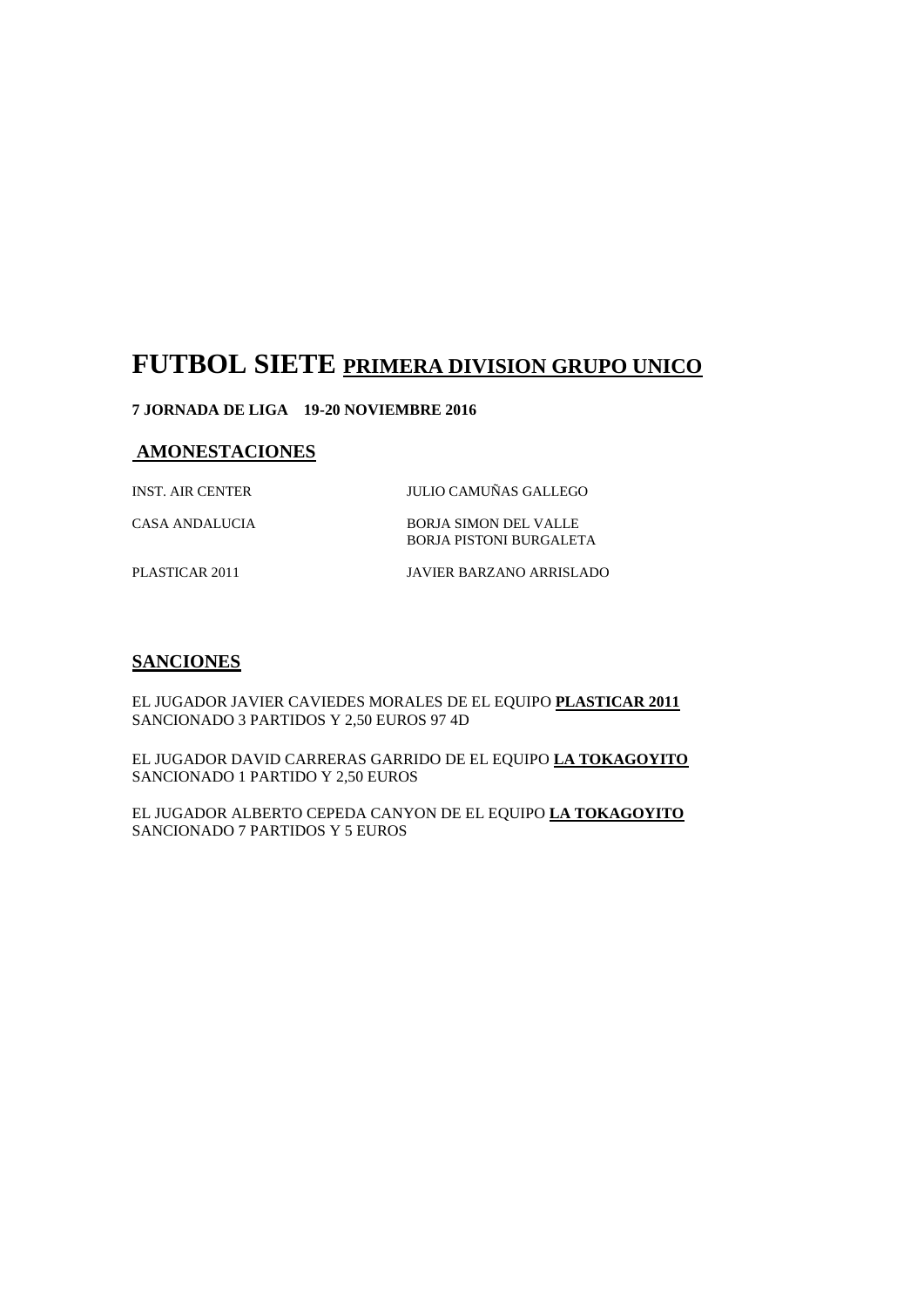# **FUTBOL SIETE SEGUNDA DIVISION**

#### **7 JORNADA DE LIGA 19-20 NOVIEMBRE 2016**

#### **AMONESTACIONES**

| <b>LOS LEBRIJANOS</b>      | RAUL MUÑOZ GARCIA<br><b>CRISTIAN TORRIJOS SANCHEZ</b>                                                            |
|----------------------------|------------------------------------------------------------------------------------------------------------------|
| <b>UNION 2000</b>          | ALVARO CARRASCO LALLAVE                                                                                          |
| PARLIS SAINT GERMAIN       | <b>IVAN RODRIGUEZ RODRIGUEZ</b><br>JOSE LOPEZ TABOADA<br>AITOR PUERTA GARCIA                                     |
| <b>HERBALIFE DON PEDRO</b> | ALBERTO FERNANDEZ ARROYO                                                                                         |
| SPARTA UN RAYO             | CARLOS ALVAREZ CARRASCO                                                                                          |
| AT. PARLEÑO                | <b>OSCAR MARTIN BRAVO**</b><br>FCO MARTINEZ DELGADO                                                              |
| <b>SINGERMORNINGS</b>      | ROBERTO RODRIGUEZ PEREZ<br>FRANCISCO MORENO TELLEZ<br>VICTOR M. NAVARRO DORADO<br><b>IGNACIO CORRALES GARCIA</b> |
| <b>LOS MAS PUROS</b>       | ADRIAN BELMONTE IGLESIAS                                                                                         |
| LOS PINCHOS DE MAYKA       | PABLO TORIJANO CAYUELA                                                                                           |

## **SANCIONES**

EL JUGADOR MARIO ROJO CARDABA DE EL EQUIPO **PARLIS SAINT GERMAIN** NO TIENE PARTIDOS DE SANCION Y 2,50 EUROS

EL JUGADOR OSCAR MARTIN BRAVO DE EL EQUIPO **AT. PARLEÑO** SANCIONADO 1 PARTIDO Y 2,50 EUROS (ACUMULACION DE TARJETAS)

EL JUGADOR DAVID PANES GALLARDO DE EL EQUIPO **SINGERMORNINGS** SANCIONADO 6 PARTIDOS Y 5 EUROS 97 5C

EL JUGADOR ALFONSO SABROSO RODRIGUEZ DE EL EQUIPO **SINGERMORNINGS** SANCIONADO 5 PARTIDOS Y 5 EUROS 97 5C

EL JUGADOR JAVIER CUNHA-LISBOA DE EL EQUIPO **LOS MAS PUROS** SANCIONADO 1 PARTIDO Y 2,50 EUROS